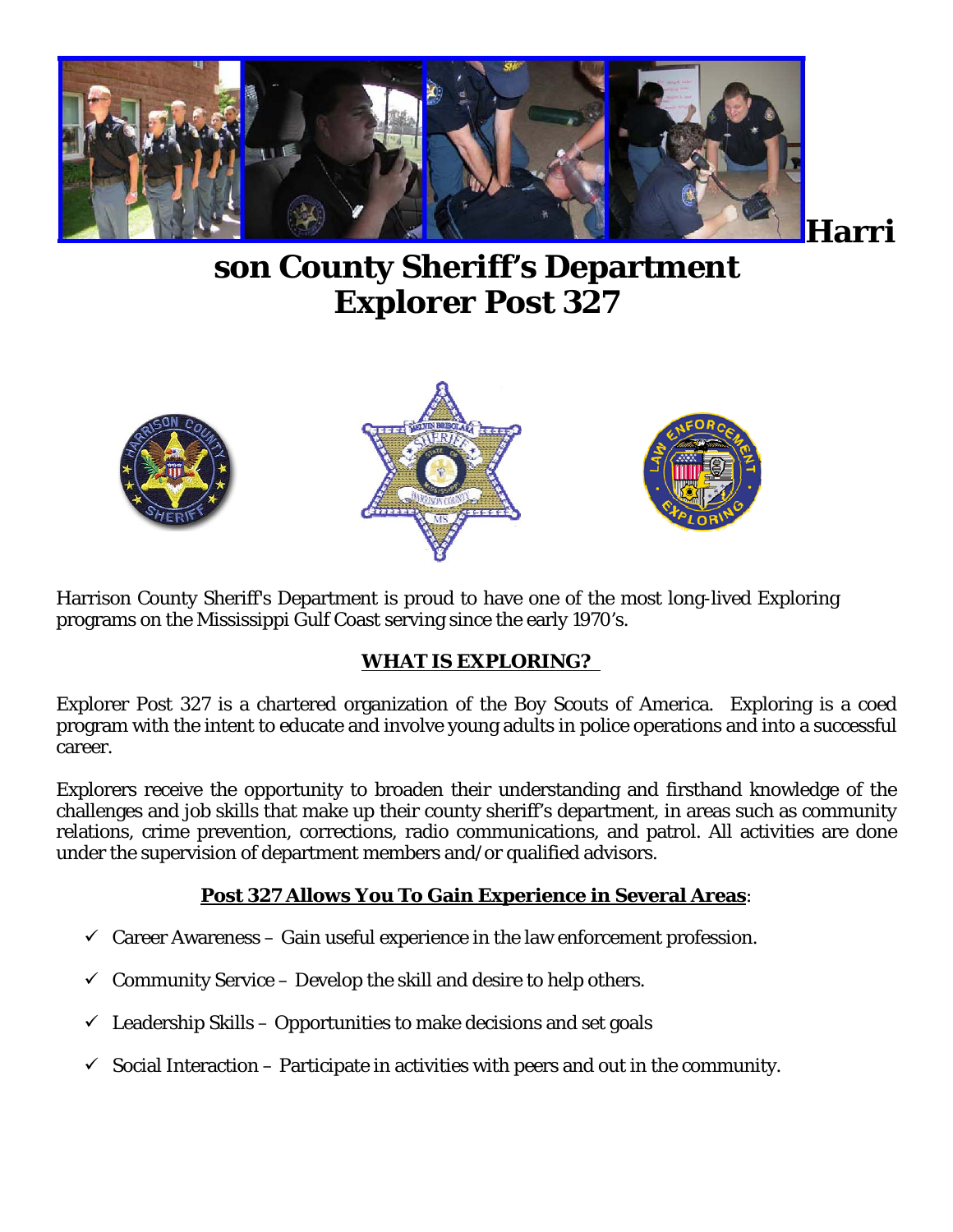### **Membership Requirements**

- 1. Must be at least 14 and have completed the eighth grade or 15 years old, but not yet 21.
- 2. Present a completed and notarized application to the advisors prior to the oral interview.
- 3. Must be able to maintain a "C" Average and have no discipline record while enrolled in school.
- 4. Be able to attend meetings and training.

Because our explorers are a representation of our department, it is of the utmost importance that all explorers have an understanding of the Harrison County Sheriff's Department and Explorer Post 327. To ensure this, each new explorer is required to go through a 60-day probationary phase where they must complete an orientation program and take a written exam on the Explorer Rules and Regulations. Only upon satisfactory completion of both will they be issued a department uniform and allowed to participate in community events and enforcement activities.

## **What Kind of Members Are We Looking For?**

- $\checkmark$  Those wishing to learn more about the duties of law enforcement officers; or possibly pursue a law enforcement career.
- $\checkmark$  Those willing to use respect and tact when dealing with others; and work as a team.
- $\checkmark$  Those willing to use good judgment and common sense.
- $\checkmark$  Those wishing to gain experience and leadership to guide them into a successful career.

## **Activities Explorer Post 327 Participates In:**

- **Bimonthly Meetings- held 1st and 3<sup>rd</sup> Mondays**
- County and City Festivals and fairs
- **Public Service Participation: March of Dimes, School Career Day, D.A.R.E. Day**
- Parades: Mardi Gras, Christmas, St. Patrick's Day, and more
- Scouting and Exploring events
- Hands-on training and experience in many divisions throughout the Harrison County Sheriff's Department
- Outdoor Activities: Experience your community in its entirety

## **Law Enforcement Training**

**Southeastern Law Enforcement Explorer Academy**: Every summer, Explorers attend this week-long Academy where they experience the mental and physical challenges of the real Police Academy. Cadets begin each morning at 4:30 a.m. with P.T., making beds, cleaning rooms, and still manage to have breakfast before 7:00 a.m. After breakfast they march to the classrooms in military formation and learn law enforcement skills from experienced instructors.

**Firearms qualifications**: Explorers are taught how to clean, handle, and fire handguns, shotguns, rifles, and some other specialty weapons. They are shown the importance of gun safety and even have the opportunity to experience the same firearms qualifications course that full-time officers must pass.

**Self Defense**: Explorers are educated on self control and defense tactics.

**Explorer Ride-Along Program**: Harrison County is proud to be able to offer our youth the opportunity to see first-hand how their local law enforcement operates on patrol. Explorers at least 16 years old and have completed the Southeastern Law Enforcement Explorer Academy may ride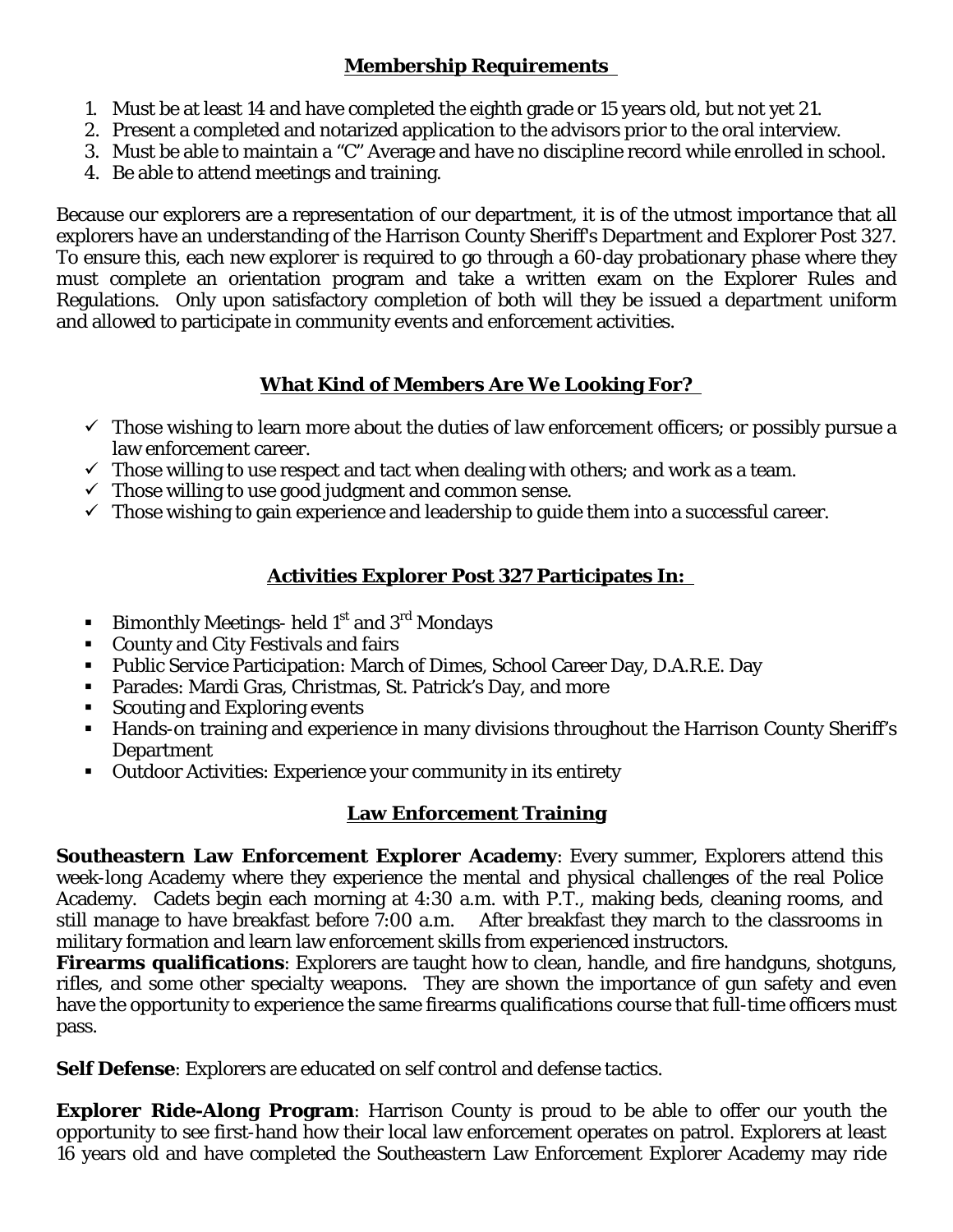with a patrol officer and assist with directing traffic, report writing, operating police radios, and certain other tasks. Explorers are able to gain an understanding of "real life" situations that law enforcement officers face every day. This program is managed by strict guidelines to insure the safety of our officers and explorers.

As part of the ride-along program, Explorers will be able to participate with marine patrol units, beach patrol units as well as the mounted patrol units.

**National Law Enforcement Exploring Conference**: Every other year, Explorers will have the opportunity to attend and compete in a National Exploring Competition. Explorers train all year round to earn a place on our Competition Team. Those qualified have a chance to travel to other states and compete with other law enforcement posts in areas of: Accident Investigation, Arrest and Search, Bomb Threat Response, Burglary In Progress, Crime Prevention, Crime Scene Investigation, Domestic Response, First Aid Response, Hostage Negotiation, Shoot/Don't Shoot, Traffic Stops, and White Collar Crime

### **How Can I Join**

To join Post 327, you may attend any Post meeting and pick up an application. Post meetings are held every 1<sup>st</sup> and 3<sup>rd</sup> Tuesday beginning at 6:30 p.m. and last until 8:00 p.m. unless we are having special training.

Our Post meets at the Harrison County Special Operations Center located behind the Harrison County Jail on Seaway Rd., Gulfport. (Turn left down the service drive and it will be the first trailer on your left).

For more information about Explorer Post 327, you may contact Capt. Greg Federico at 228-297-2898, Deputy Glen Powell at 228-547-1733, or contact your school resource deputy.



### **Accident Investigation**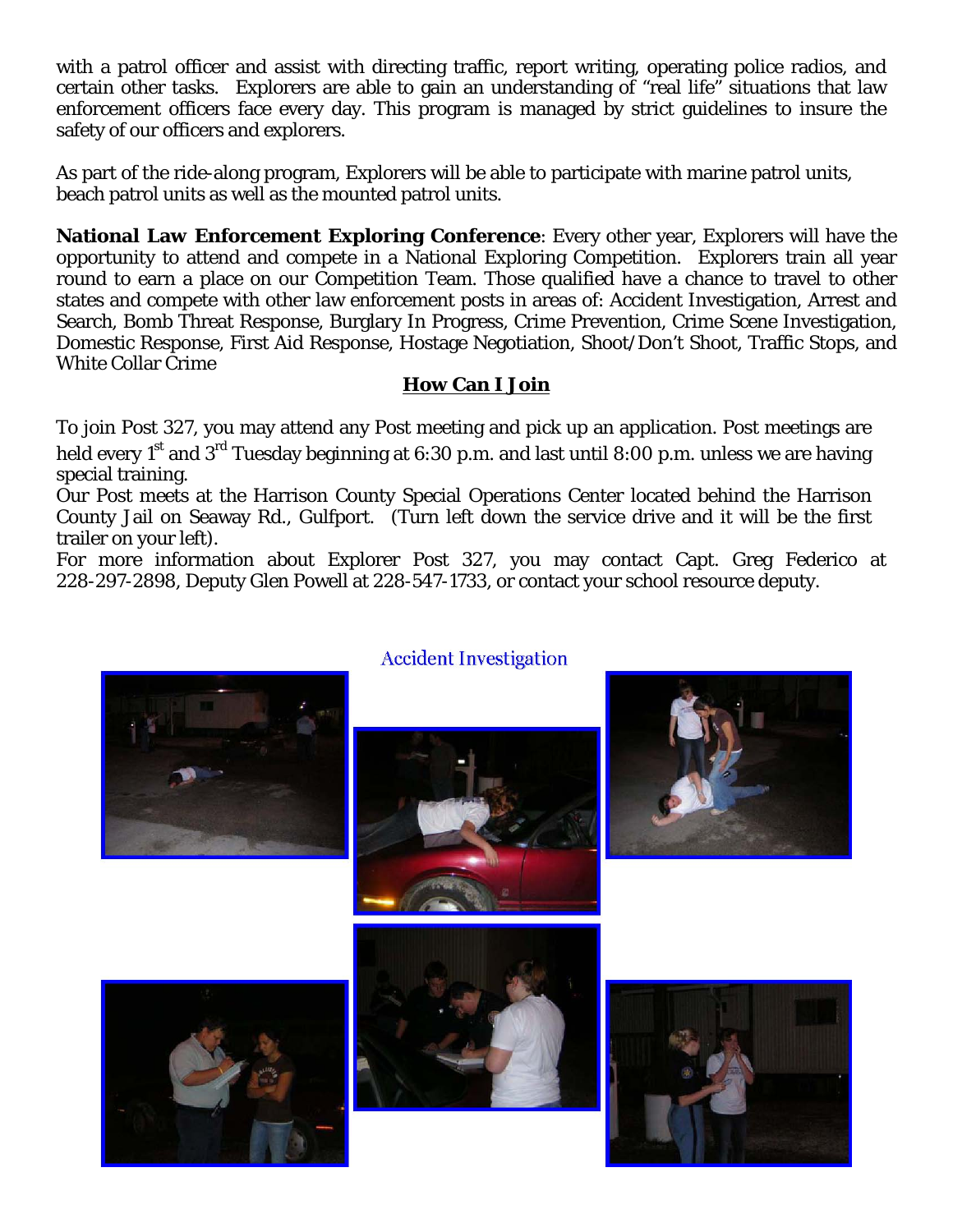# Arrest and Search Bomb Threat Response



# **Burglary In Progress**



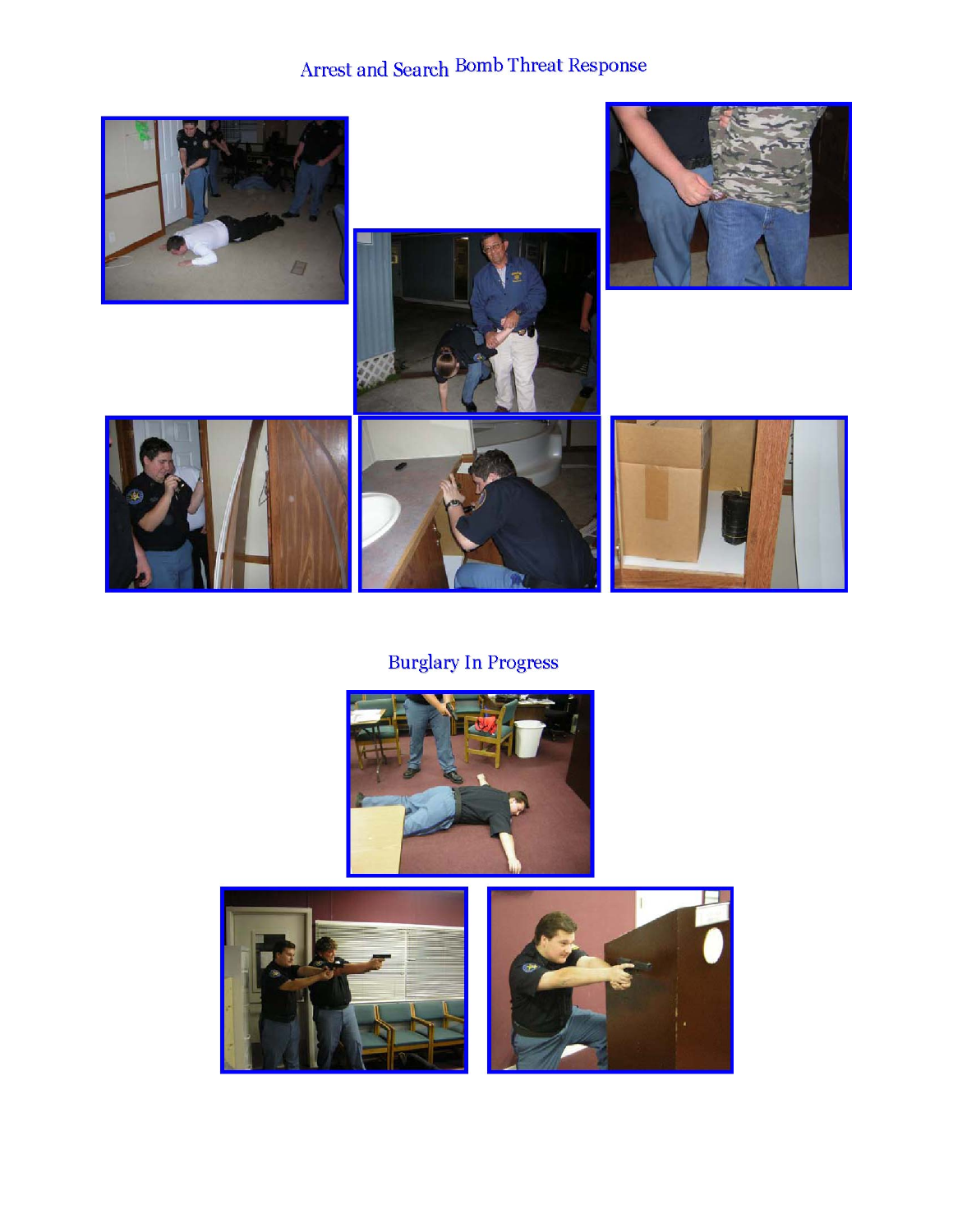## **Crime Prevention**



Explorers are handing out materials to the community in a D'Iberville Shopping Complex Crime Scene Investigation





**Domestic Crisis** 

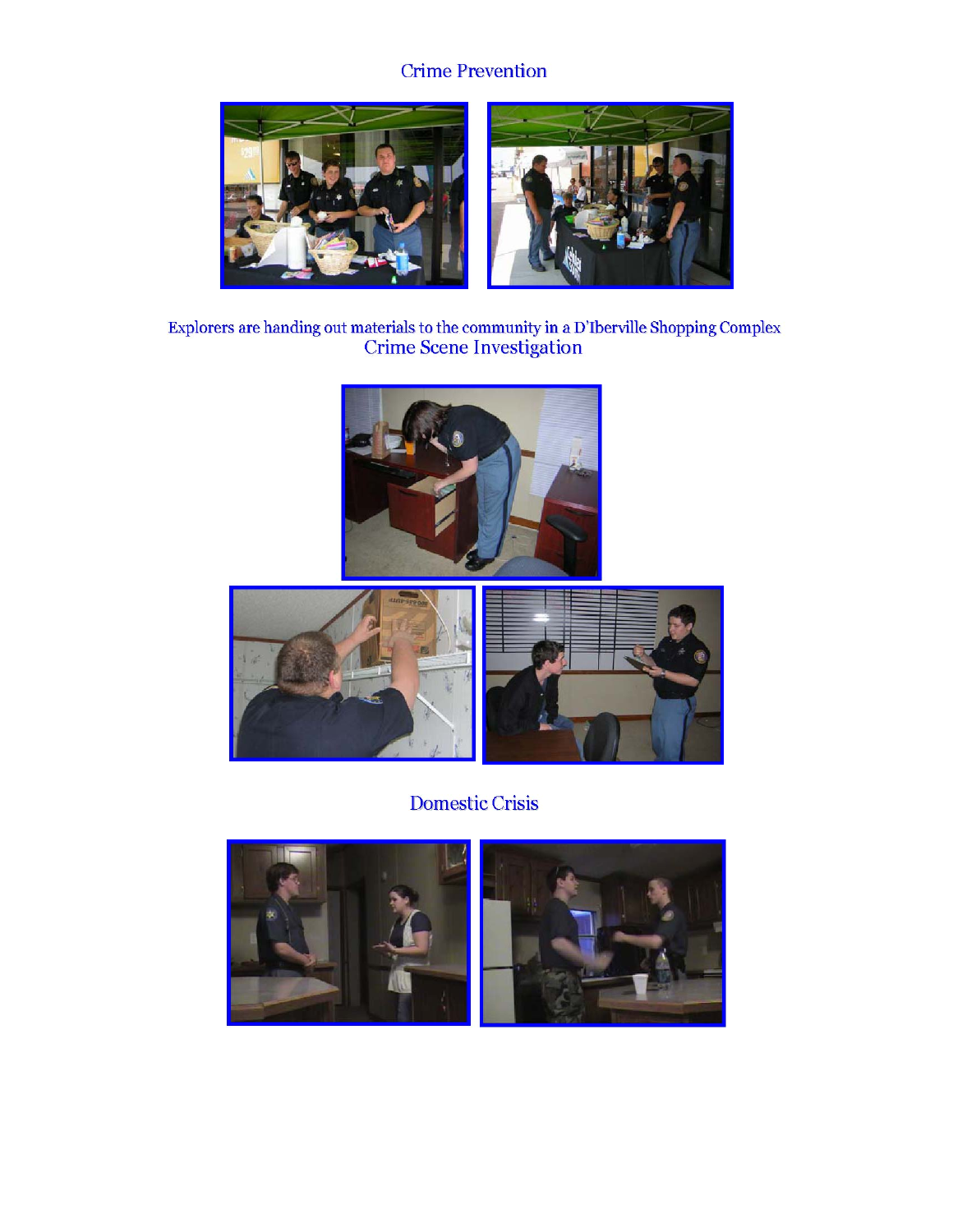# **First Aid & Hostage Negotiation**



# Shoot/Don't Shoot Situations



# **Traffic Stops**